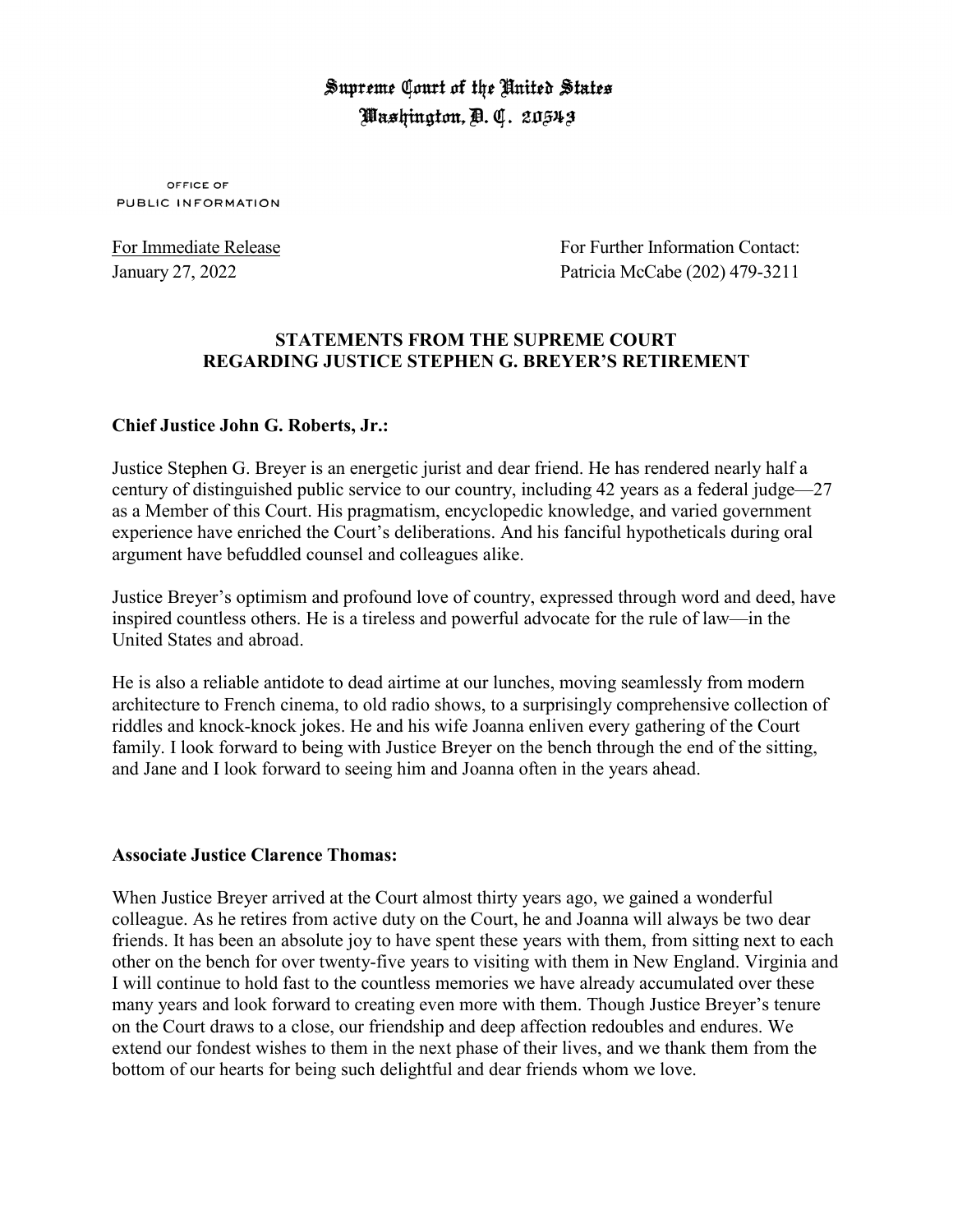#### **Associate Justice Samuel A. Alito, Jr.:**

I will greatly miss Steve when he leaves the Court. He has been a delightful colleague—brilliant, erudite, friendly, good-natured, and funny. I will miss his unique questions at argument, his valuable contributions at conference, his insightful opinions, his amusing observations at lunch, and our many fascinating conversations on a wide range of subjects. He and Joanna have worked hard and effectively to promote a congenial atmosphere at the Court. His retirement is a great loss for us, and I wish Steve and Joanna much happiness and satisfaction in the next chapter of their lives.

## **Associate Justice Sonia Sotomayor:**

My dear friend, Steve Breyer, is leaving the Court after 42 distinguished years of service to the judiciary and to the country. I will miss him. He is brilliant, passionate about the law, and dedicated to the Court. He is funny, optimistic, and giving. We all will miss his commitment to seeking consensus and ensuring collegiality in all we do. He has served the country with honor. I wish him and his beloved wife, Dr. Joanna Breyer, much joy in the years ahead. I know that both of them will continue to make significant contributions to the country's wellbeing.

## **Associate Justice Elena Kagan:**

I'll miss Steve Breyer every day after he has left the Court. He is a brilliant and wise judge whose vision of law will remain of great importance. He is the best possible colleague. He believes in making institutions work; to strengthen this one, he listens to other views with care and generosity, and does everything he can to find common ground. And he is the best possible friend. He is kind and warm and funny. He has boundless optimism and a great heart. I can hardly imagine the Court without him.

#### **Associate Justice Neil M. Gorsuch:**

For more than 40 years, Justice Breyer has served the Judiciary with integrity and grace. His deep knowledge of our law, its history, and our government is profound. His good humor is legendary. I will very much miss his wisdom—and his wit—at our conference table. He and Joanna have been fast friends to Louise and me and we hope to see them often as friends for many years to come. We wish them and their wonderful family every happiness.